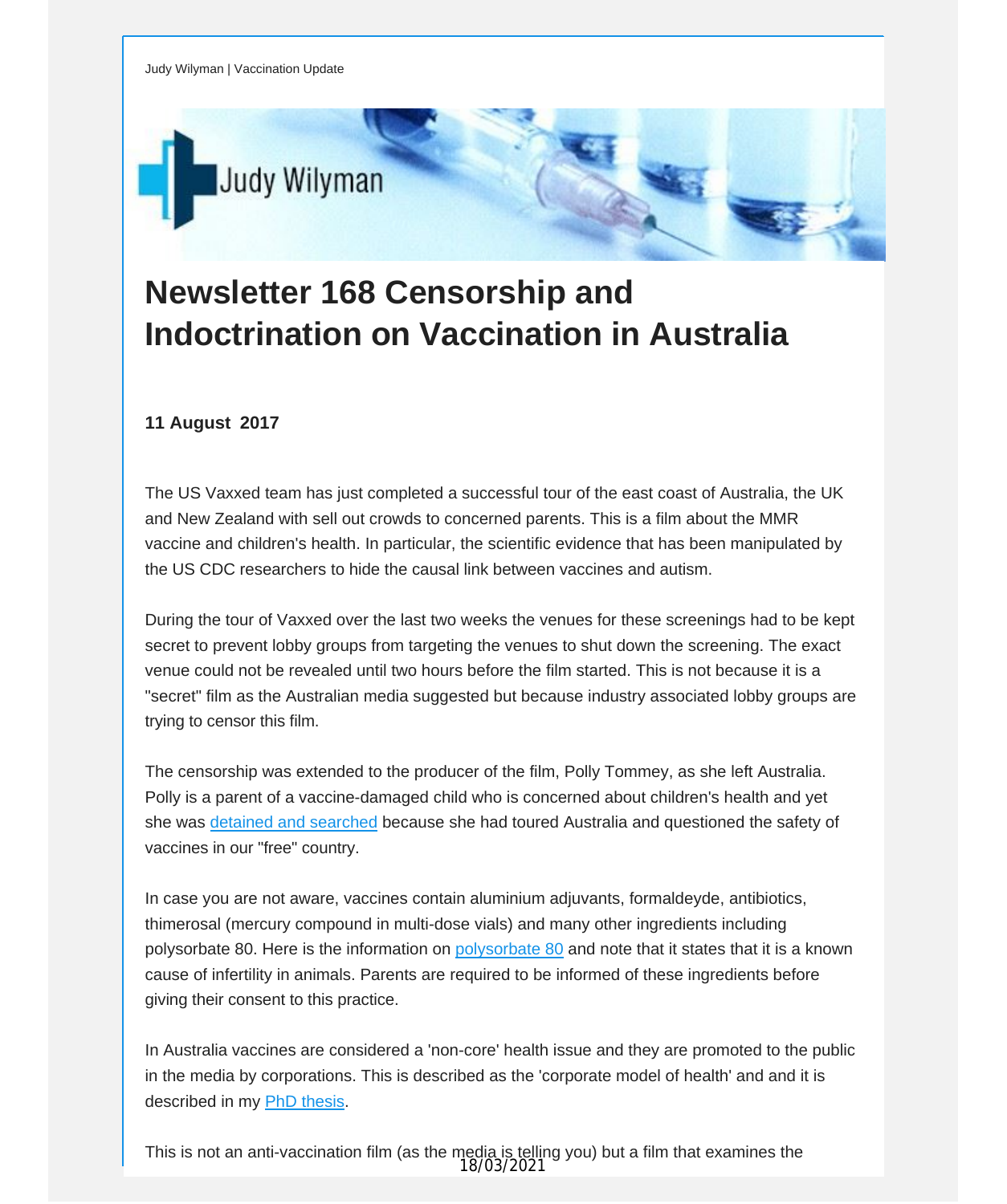scientific evidence to see if claims of safety and efficacy can be verified. The science must be transparent and parents should not be excluded from this debate. Similarly, my PhD thesis is not an 'anti-vaccination' thesis as the media has labelled it. This is about debating the science that exists to claim that vaccines are "safe and effective'.

It is also about the public's right to choose how many vaccines we use because public health is not just about infectious diseases. The prevention of autism and other escalating chronic illness in children is equally as important and this needs to be weighed against the number of vaccines that we use.

Ignoring the correlation between the ever-expanding vaccination schedule and the deterioration of children's health (escalating morbidity) is demonstrating that the focus of government vaccination policies is not public health. There are many vested interests in this policy and government representatives have financial conflicts of interest with industry and a revolving door with pharmaceutical advisory boards.

Please take an active interest in your children's health because the WA premier Mark McGowan, is currently acting to sign WA up to the federal No Jab No Play [policy](http://vaccinationdecisions.us8.list-manage.com/track/click?u=f20605fde3732e41929f4a3f2&id=ba1a011d0d&e=fec8337d3c) (so far without public debate) that will remove your right to choose how many vaccines you use in your children if you need to use childcare/preschool facilities.

Perth will be holding a public screening of Vaxxed in the northern suburbs of Perth on Friday 25 August at 7 pm. This will include a Q and A session with professionals and parents on the panel. Here is the link for tickets and further information for the [Vaxxed](http://vaccinationdecisions.us8.list-manage1.com/track/click?u=f20605fde3732e41929f4a3f2&id=71f0afbd6f&e=fec8337d3c) screening - Perth Vaxxed [Screening.](http://vaccinationdecisions.us8.list-manage1.com/track/click?u=f20605fde3732e41929f4a3f2&id=71f0afbd6f&e=fec8337d3c)

## **Dr. Judy Wilyman**

*Bachelor of Science, University of NSW Diploma of Education (Science), University of Wollongong Master of Science (Population Health), Faculty of Health Sciences, University of Wollongong. PhD in The Science and Politics of the Australian [Government's](http://vaccinationdecisions.us8.list-manage.com/track/click?u=f20605fde3732e41929f4a3f2&id=e78e29b092&e=fec8337d3c) Vaccination Program, UOW School of Social Science, Media and Communication (re-named the School of Humanities and Social Inquiry in 2014).*